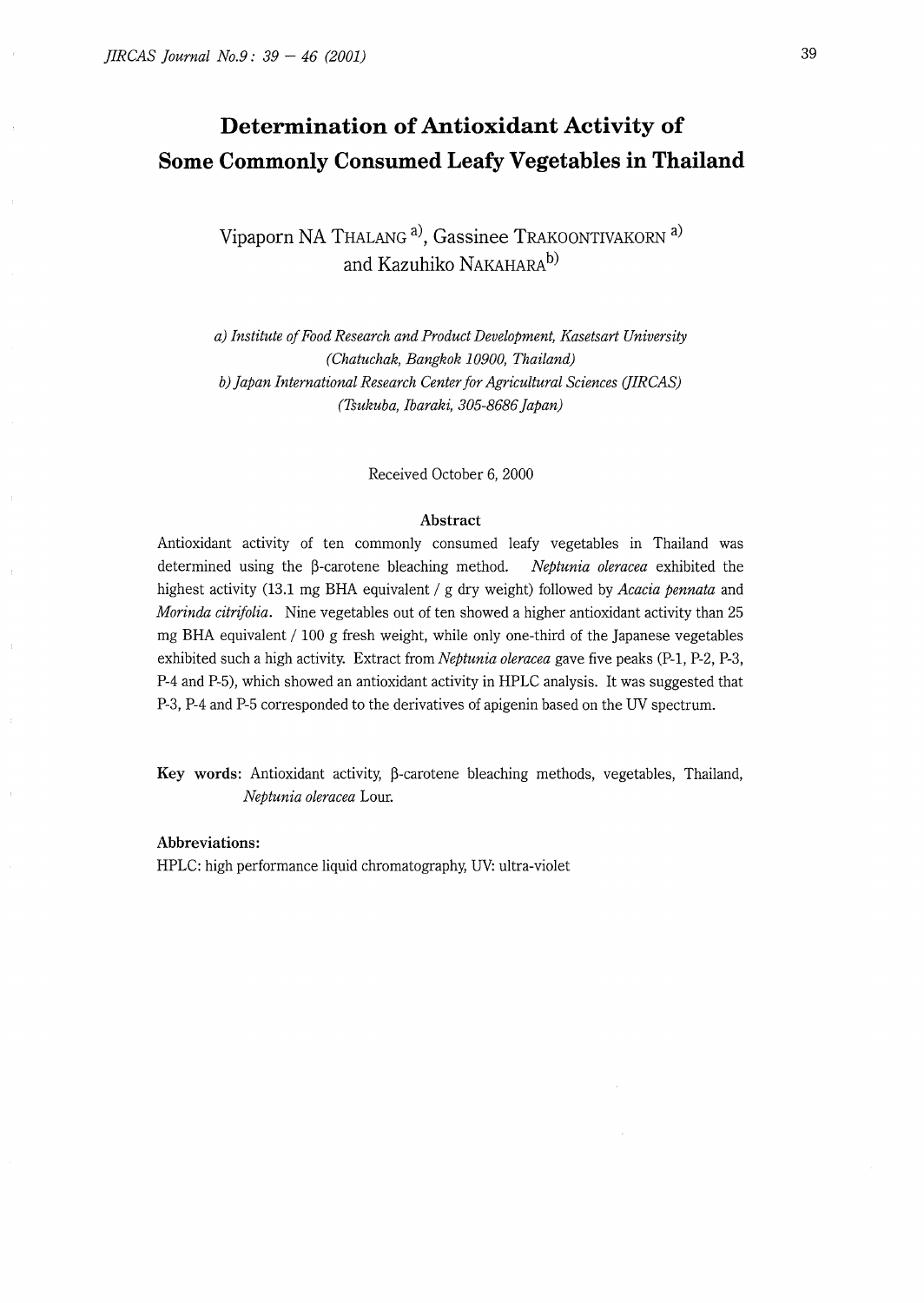Oxidative stress has been implicated in a variety of diseases, such as cardiovascular diseases and cancer 5, 12, 15, 16). Reactive oxygen species (ROS), which induce the oxidative stress, are generated by the reaction of oxygen with radiation, various environmental chemicals, or produced in the course of metabolism by one-electron transfers to an unstable oxygen molecule. ROS react with most of the biological molecules and damage membranes, enzymes and genes  $6, 8$ . Since the generation of ROS can not be controlled, antioxidants and radical scavengers are important to suppress the oxidative stress  $^{2, 4}$ . Many herbal diets contain antioxidative components, *e.g.* phenolics, terpenoides and tocopherols  $3, 13, 21$ . Thus, the consumption of fruits and vegetables could reduce the risk of chronic diseases. In fact, some epidemiological studies revealed that the incidence of heart diseases and some types of cancer in Mediterranean and Asian countries, where a large quantity of fruits and vegetables is consumed, is much lower than in northern Europe and North America  $1, 18, 22$ .

The diet in the Southeast Asian countries is characterized by the intake of a wide variety of fruits, vegetables and spices<sup>11)</sup>. In Thailand, several hundreds of wild/semi-wild plant species have been commonly consumed as diet and folk medicine for the treatment of diarrhea, constipation, inflammation, asthma, hypertension and as carminative agents over a long period of time<sup>13,14</sup>. Recently, several biochemical properties, *i.e.* antimutagenic activity and anti-tumor-promoting activity, of their constituents have been reported $9-11,17,20$ . Active principles found in Thai plants were mostly phenol compounds, some of which show an antioxidant property. Therefore, it has been suggested that these plants could be a good source of dietary antioxidants, and that they play an important role in the prevention of diseases associated with oxidative stress. In this regard, the antioxidant activity of edible plants, in particular, commonly consumed leafy vegetables in Thailand, was determined using the  $\beta$ -carotene bleaching method, and fractionation of the extract of an active vegetable, *Neptunia oleracea*  Lour., was carried out to investigate the chemical properties of active principles.

# **Materials and Methods**

#### *Materials*

Ten leafy vegetables, *Acacia pennata* (L.) Willd. subsp. Insuavis Nielsen (common name in Thai: chaom), *Cassia siamea* Britt. (bai khee lek), *Jpomoea aquatica* Forsk (pak bung cheen), *Melientha suavis*  Pierre (pak wan), *Marinda citrifolia* (bai yor), *Neptunia oleracea* Lour. (pak krached), *Ocimum sanctum* Linn. (bai kraprao), *Ocimum basilicum* (bai horapa), *Ocimum canum* Sims. (bai mang luk), *Piper sarmentosum* Roxb. (bai chaplu), were obtained from retail markets, freeze-dried for further application and stored at -80  $^{\circ}$ C. Linoleic acid,  $\beta$ -carotene and Tween 40 (polyoxyethylenesorbitan monopalmitate) were purchased from Wako Pure Chemicals (Osaka, Japan). Apigenin and apigenin-7-glucoside were purchased from Funakoshi (Tokyo, Japan). All of the other reagents were of analytical grade.

#### *Preparation of crude vegetable extracts*

The freeze-dried vegetables (0.5 g) were homogenized and extracted twice with a total of 50 ml of 80% methanol. The insoluble solids were removed by centrifugation (TOMY MX-160, Japan) at 9,390  $\times$  g for 30 min. The obtained supernatants were used for determining the antioxidant activity.

# *Antioxidant activity assay*

The antioxidant activity was determined by the  $\beta$ carotene bleaching method at constant  $pH^{19}$ , which is based on the inhibition of the discoloration of  $\beta$ carotene coupled with the auto-oxidation of linolate. The  $\beta$ -carotene-linolate solution contained  $\beta$ carotene (5 mg/ml), linolate (400 mg/ml), Tween 40 (5 mg/ml) and 40 mM sodium phosphate buffer (pH 6.8). The reaction was initiated by mixing the vegetable extract  $(0.1 \text{ ml})$  and the  $\beta$ -carotenelinolate solution (4.9 ml) at 50° C. The decrease in absorbance at 470 nm, which was due to the decomposition of  $\beta$ -carotene, was recorded for 60 min with a Shimadzu UV-1200 spectrophotometer. The activity was estimated based on the decreasing rate of absorbance (15 - 45 min). Butylhydroxyanisol (BHA) was used as a standard antioxidant.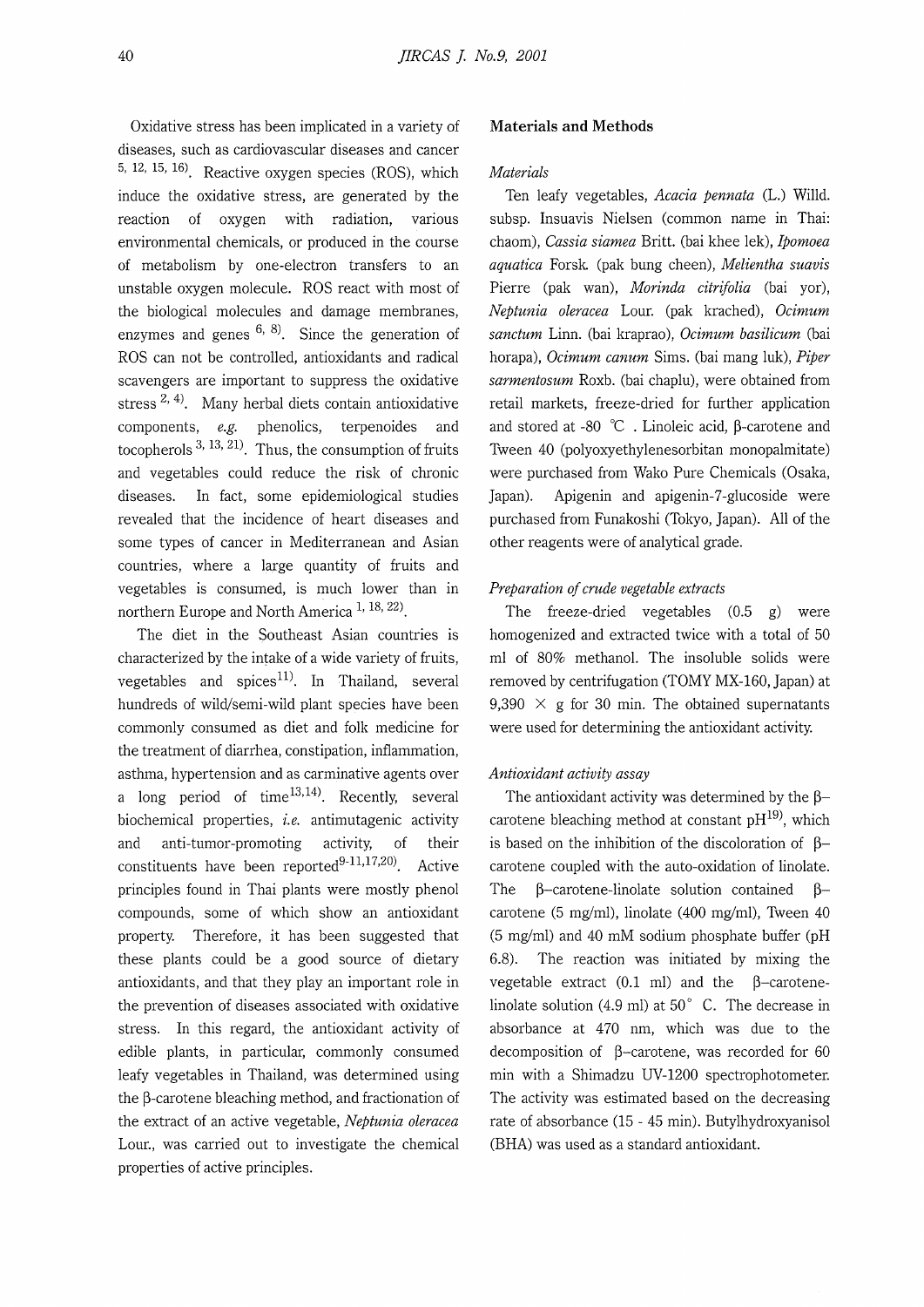### *Fractionation of antioxidants*

The crude extracts which showed a strong antioxidant activity were fractionated by reversed phase column chromatography. Concentrated extract was applied to a Wakogel LP-40 C18 column (diameter, 30 mm  $\times$  20 cm) equilibrated with water. The column was eluted by stepwise methanol gradients; 0% (100 ml), 15% (80 ml), 30% (100 ml), 50% (100 ml), 60% (100 ml), 70% (100 ml), 80% (100 ml) and 100% (100 ml). The absorbance at 280 nm and the antioxidant activity of the eluted fractions were measured.

# *High performance liquid chromatography analysis*

HPLC analysis was performed using an automated liquid chromatography unit (Tosoh, Tokyo, Japan). The system consisted of a PX-8020 system controller, a CCPM-II pump, a PD-8020 photodiode array detector, a AS-8020 auto-injector and a C0- 8020 column oven, and was equipped with a TSK gel super-ODS column  $(4.6 \times 100 \text{ mm}$ . Tosoh). The analysis was carried out at 40 °C .

# **Results and Discussion**

*Antioxidant activity of common vegetables in Thailand*  The antioxidant activity (expressed as mg BHA equivalent) of the methanolic extracts is shown in Table 1. According to Tsushida *et al. 19),* extracts in 80% methanol showed a higher antioxidant activity than the extracts in several other solvents for most of the leafy vegetables in Japan. Thus, 80% methanol

| Scientific name    | Antioxidant activity<br>(mg BHA equivalent/ $g$ (mg BHA equivalent/ $g$ )<br>dry weight) | Antioxidant activity<br>fresh weight) |
|--------------------|------------------------------------------------------------------------------------------|---------------------------------------|
| Neptunia oleracea  | 13.10                                                                                    | 1.28                                  |
| Insuavis Nielsen   | 7.86                                                                                     | 1.44                                  |
| Morinda citrifolia | 7.08                                                                                     | 1.30                                  |
| Piper sarmentosum  | 5.24                                                                                     | 0.93                                  |
| Cassia siamea      | 4.84                                                                                     | 1.36                                  |
| Осітит сапит       | 4.46                                                                                     | 0.54                                  |
| Ipomoea aquatica   | 3.94                                                                                     | 0.24                                  |
| Ocimum sanctum     | 3.40                                                                                     | 0.42                                  |
| Ocimum basilicum   | 2.88                                                                                     | 0.33                                  |
| Melientha suavis   | 2.76                                                                                     | 0.48                                  |





White circles and solid line: elution profile (absorbance at 280 nm); shadowed bars: antioxidant activity of each fraction.



Fig.2. HPLC analysis of 80% methanol extract of *Neptunia oleracea.*  Solid line: elution profile (absorbance at 280 nm); dotted line: gradient curve.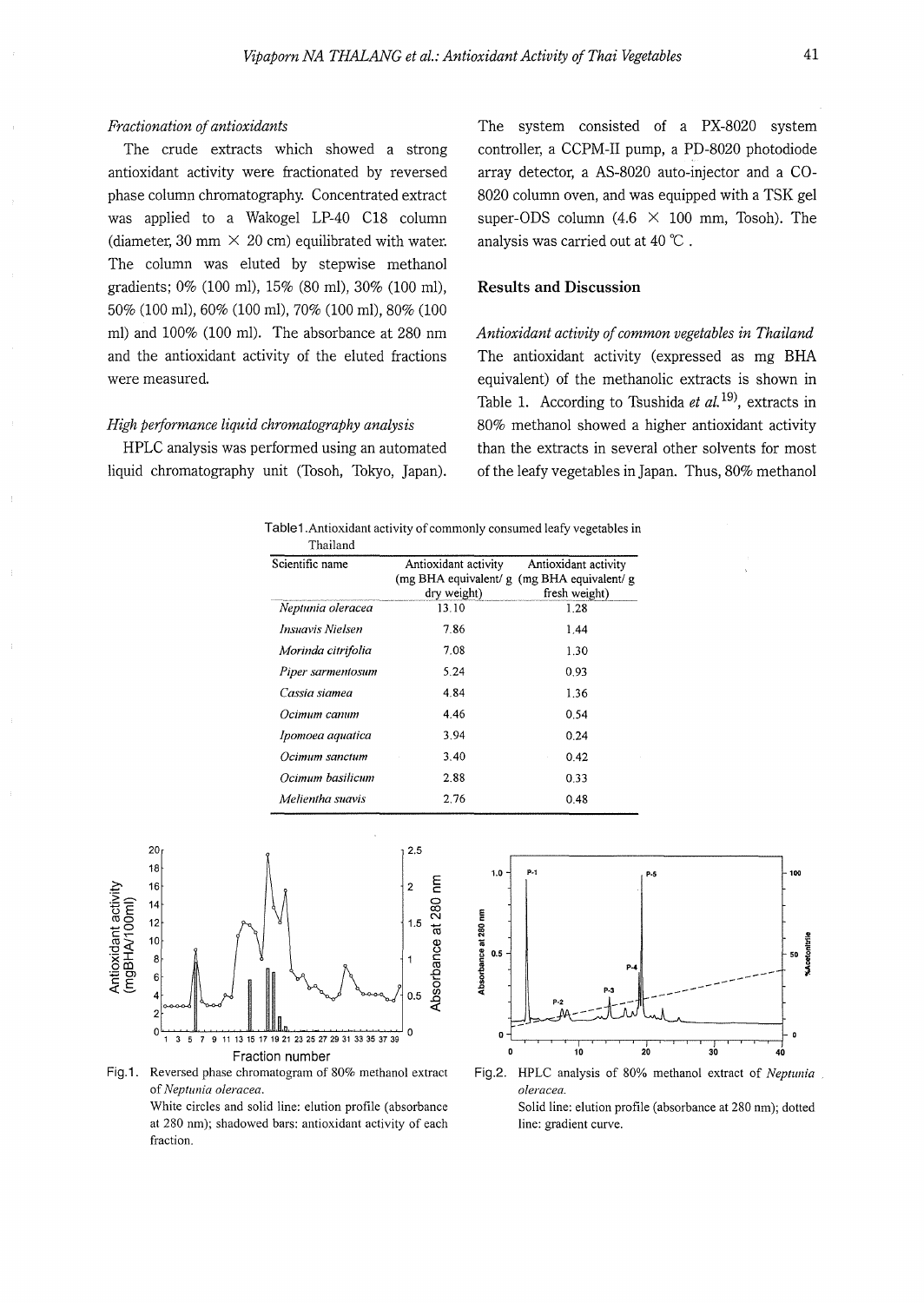

Fig. 3. UV spectra of authentic compounds and peaks obtained by HPLC analysis. Panel A: UV spectra of authentic compounds. Solid line: apigenin; dotted line: apigenin-7-glucoside.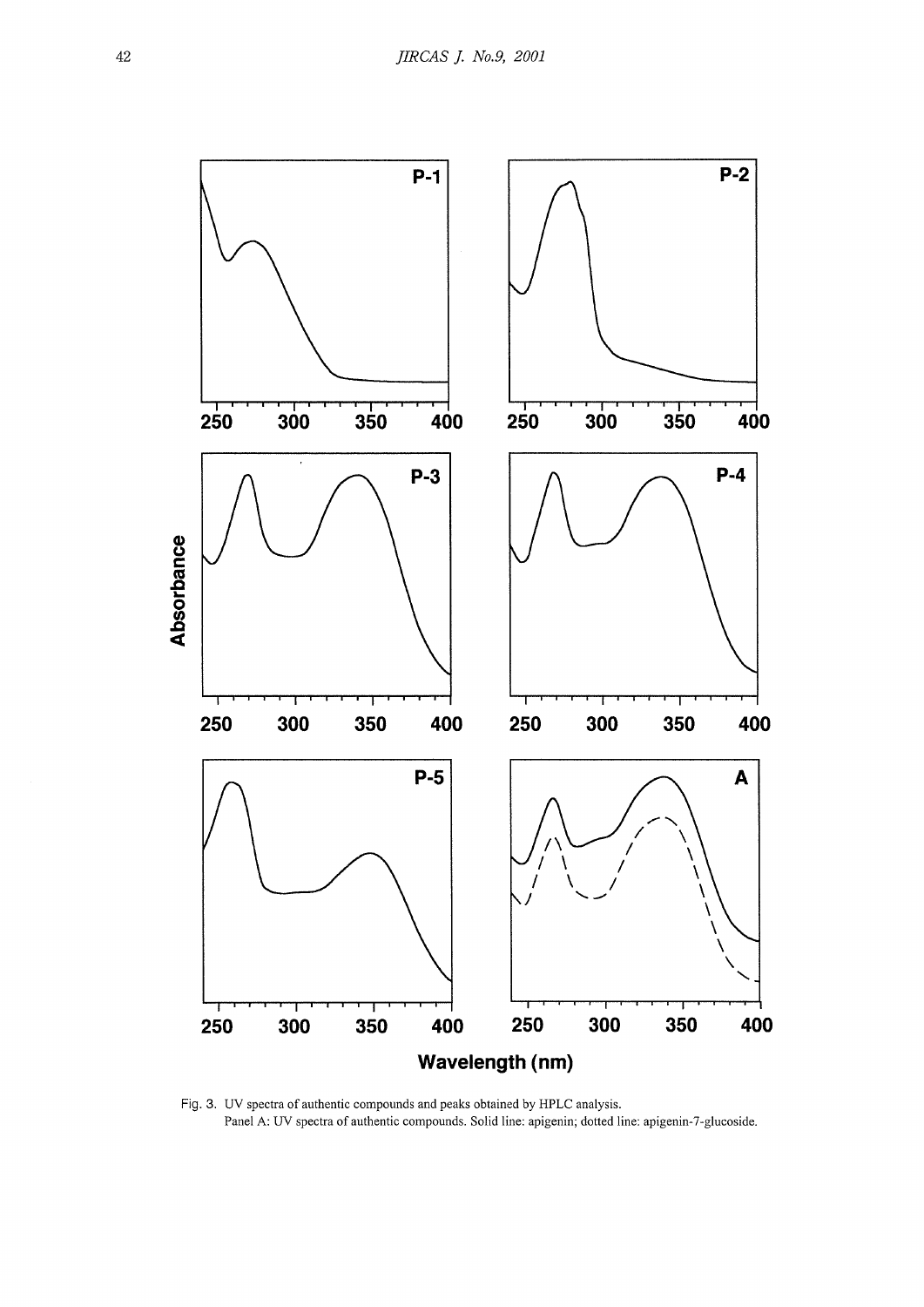| <i>ivepianua oteracca</i> |                                                                                                                                                                                                                                       |
|---------------------------|---------------------------------------------------------------------------------------------------------------------------------------------------------------------------------------------------------------------------------------|
| peaks                     | $\lambda_{\max}$ (nm)                                                                                                                                                                                                                 |
| P-1                       | The contract of the company and company and contract and contract of the contract of the second contract of the second articles and the contract of the contract of the contract of the contract of the contract of the contra<br>274 |
| $P-2$                     | 272s, 280, 287s                                                                                                                                                                                                                       |
| $P-3$                     | 272, 335                                                                                                                                                                                                                              |
| $P-4$                     | 268, 338                                                                                                                                                                                                                              |
| $P-5$                     | 269, 339                                                                                                                                                                                                                              |
|                           |                                                                                                                                                                                                                                       |

Table 2.Absorption maxima  $(\lambda_{\text{max}})$  in UV spectra of fractions of *Neptzmia oleracea* 

was also used as the extractant in the current studies. The activity on a dry weight matter basis ranged from 2.76 to 13.1 mg BHA equivalent / g. Among ten kinds of vegetables, *Neptunia oleracea*  exhibited the highest activity (13.l mg BHA equivalent/ g) followed by *Acacia pennata* (7.86) and *Marinda citrifolia* (7.08). On a fresh weight basis, A. *pennata* showed the highest activity (1.44 mg BHA equivalent /g fresh weight) followed by *Cassia siamea* (1.36), *M citrifolia* (1.30) and *N. oleracea*  (1.28). Among the vegetables examined in the present study which are commonly consumed, nine tested vegetables out of ten showed a higher antioxidant activity than 25 mg BHA equivalent/ 100 g fresh weight, while only one-third of the Japanese vegetables exhibited such a high activity  $19$ .

## *Fractionation of extract from Neptunia oleracea*

Figure 1 shows the chromatogram of the crude extract of *Neptunia oleracea* obtained by reversed phase column chromatography. An antioxidant activity above 3.0 mg BHA equivalent/ 100 ml was detected in four fractions, fractions 6, 15, 18 and 19, which were eluted with an aqueous solution of methanol (less than 40%). These active fractions contained compounds which showed peaks designated as P-1, P-2, P-3, P-4 and P-5 by HPLC (Fig. 2). Peak P-1 was detected in fraction 6, P-2 in fraction 15, while P-3, P-4 and P-5 were found in three fractions 18, 19 and 20. The UV absorption spectra of P-1, P-2, P-3, P-4 and P-5 are shown in Fig. 3, and the  $\lambda_{\text{max}}$  values obtained are indicated in Table 2. The structure of the compound(s) in P-1 could not be determined only based on the data obtained in this study. Compound P-2 was ninhydrin-positive and showed the same retention time in the HPLC analysis as L-tryptophan. UV absorption spectrum of compound P-2 was also identical with that of Ltryptophan. Compounds in P-3, P-4 and P-5 showed similar UV spectra to that of apigenin, and the retention times in HPLC of these three peaks were shorter than those of apigenin and apigenin-7 glucoside. Compound P-3 was stable after treatment with 2N HCl at 100 °C for 30 min. Compounds P-4 and P-5 were converted to each other by this treatment, but apigenin was not observed. It is known that vitexin (apigenin-8-C-glycoside) and isovitexin (apigenin-6-C-glucoside) undergo isomerization during acid hydrolysis<sup>7)</sup>. The behavior of P-4 and P-5 under the acid treatment was similar to the isomerization between vitexin and isovitexin. Thus, it was suggested that P-3, P-4 and P-5 are Cglycosyl derivatives of apigenin, although all of them exhibited different retention times on HPLC analysis from vitexin and isovitexin.

# **Acknowledgments**

The study was supported by the Japan International Research Center for Agricultural Sciences (JIRCAS) under the JIRCAS Visiting Research Fellowship Program at Tsukuba.

#### **References**

- 1) Adlercreutz, C. H., Goldin, B. R., Gorbach, S. L., Hockerstedt, K. A., Watanabe, S., Hamalainen, E. K., Markkanen, M. H., Makela, T. H., Wahala, K. T. and Adlercreutz, T. (1995). Soybean phytoestrogen intake and cancer risk. *]. Nutr.*  **125:** 757S-770S.
- 2) Cao, G., Booth, S. L., Sadwski, J. A. and Prior, R. L. (1998). Increase in human plasma antioxidant capacity after consumption of controlled diets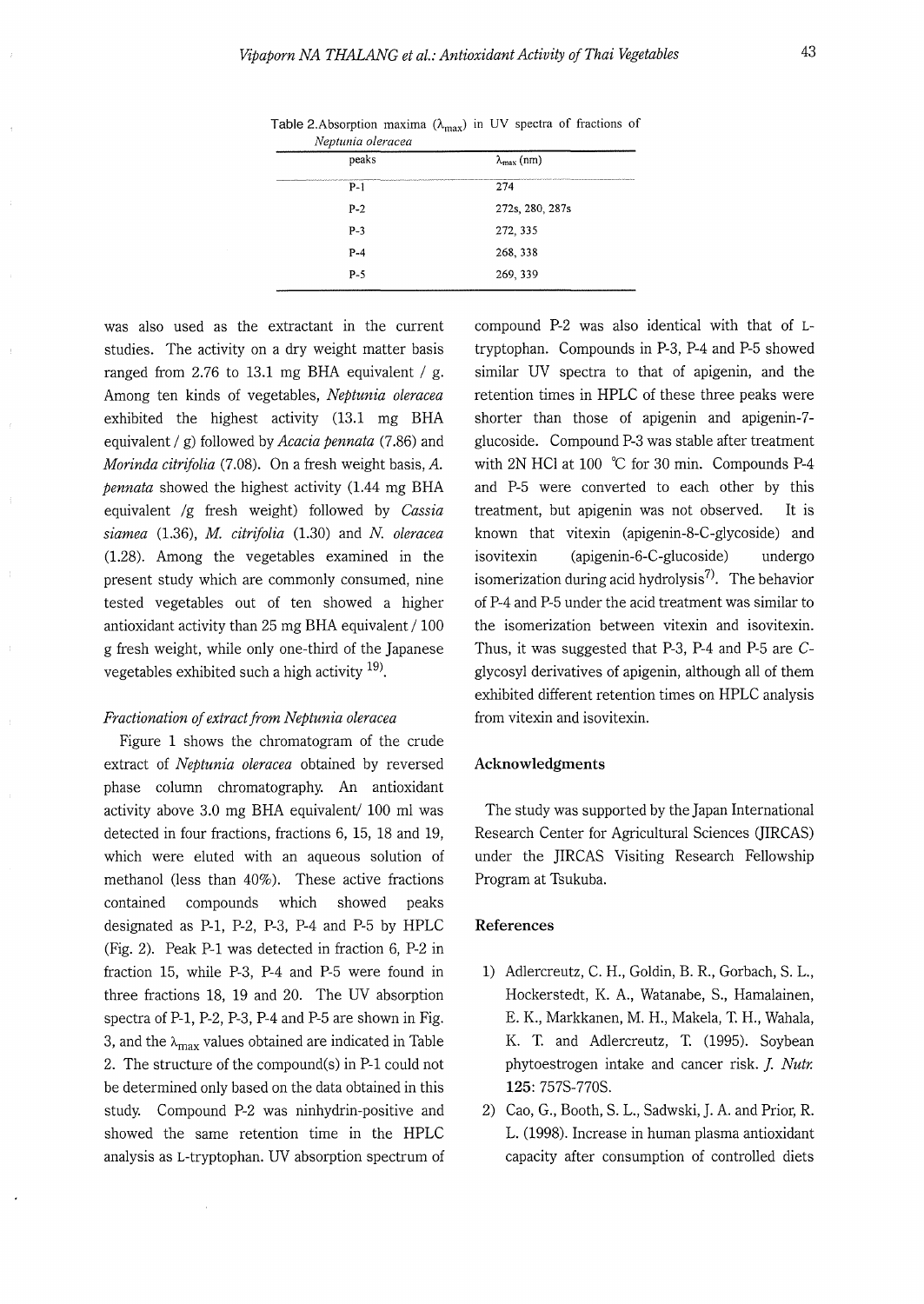high in fruit and vegetables. Am. J. Clin. Nutr. **68:** 1081-1087.

- 3) Cao, G., Sofie, E. and Prior, R. L. (1996). Antioxidant capacity of tea and common vegetables.]. *Agric. Food Chem.* **44:** 3426-3431.
- 4) Chaudiere, J. and Ferrari-Iliou, R. (1999). Intracellular antioxidants: from chemical to biochemical mechanisms. *Food. Chem. Toxicol.*  **37:** 949-962.
- 5) Ferguson, L. (1994). Antimutagens as cancer chemopreventive agents in the diet. *Mutation Res.* **307:** 395-410.
- 6) Haraguchi, H., Ishikawa, H., Mizutani, K., Tamura, Y. and Kinoshita, T. (1998). Antioxidative and superoxide scavenging activities of retrachalcones in *Glycyrrhiza inflata. Bio. Med. Chem.* **6:** 339-374.
- 7) Harborne, J. B. (1998). Phytochemical methods. A guide to modern techniques of plant analysis. Third edition. Chapman & Hall. London. pp. 75- 77.
- 8) Jimenez, M. and Garcia-Carmona, E (1999). Myricetin, an antioxidant flavonol, is a substrate of polyphenol oxidase. *J. Sci. Food Agric.* **79:**  1993-2000.
- 9) Kusamran, W. R., Tepsuwan, A and Kupradinun, P. (1998). Antimutagenic and anticarcinogenic potentials of some Thai vegetables. *Mutat Res.*  **402:** 247-58.
- 10) Murakami, A, Ali, Koshimizu, K. and Ohigashi, H. (2000). A., Mat-Salleh, K., Screening for the *in vitro* anti-tumor-promoting activities of edible plants from Malaysia. *Biosci. Biotechnol. Biochem.* **64:** 9-16.
- 11) Murakami, A, Jiwajinda, S., Koshimizu, K. and Ohigashi, H. (1995). Screening for *in vitro* antitumor promoting activities of edible plants from Thailand. *Cancer Lett.* **95:** 139-46.
- 12) Nakatani, N. (1992). Natural antioxidants from species. *In* "Phenolic Compounds in Food and their Effects on Human Health, Antioxidants and Cancer Prevention", eds. Huang, M., Ho, C. and Lee, C., American Chemical Society, Washington, DC, 72-86.
- 13) Panthong, A, Kanjanapothi, D. and Taylor, W. C. (1986). Ethnobotanical review of medicinal

plants from Thai traditional books, Part I: Plants with anti-inflammatory, anti-asthmatic and antihypertensive properties. *J. Ethnopharmacol.* **18:** 213-28.

- 14) Panthong, A., Kanjanapothi, D., Taesotikul, T. and Taylor, W. C. (1991). Ethnobotanical review of medicinal plants from Thai traditional books, Part II: Plants with antidiarrheal, laxative and carminative properties. *J. Ethnopharmacol.* **31:**  121-56.
- 15) Rapisarda, P., Tomaino, A., Cascio, R., Bonina, E, Pasquale, A. and Saija, A. (1999). Antioxidant effectiveness as influenced by phenolic content of fresh orange juices. *J. Agric. Food Chem.* **47:**  4718-4723.
- 16) Rice-Evans, C., Miller, N., Bolwell, P., Bramley, P., and Pridham, J. (1995). The relative antioxidant activities of plant-derived polyphenolic flavonoids. *Free Rad. Res.* **22:** 375- 383.
- 17) Trakoontivakorn, G., Nakahara, K., Shinmoto, H. and Tsushida, T. (1999). Identification of antimutagenic substances (Ames Test) from *Boesenbergia pandurata* Sehl. (fingerroot) and *Languas galanga* (Galanga). *JIRCAS Journal* **7:**  105-116.
- 18) Trichopoulou, A., Toupadaki, N., Katsouyanni, K., Manousos, 0., Kada, E. and Trichopoulos, D. (1993). The macronutrient composition of the Greek diet: estimates derived from six casecontrol studies. *Eur. J. Clin. Nutr.* **47**: 549-558.
- 19) Tsushida, T., Suzuki, M. and Kurogi, M. (1994). Evaluation of antioxidant activity of vegetable extracts and determination of some active compounds.]. *Soc. Food Tech. Jpn.* **41:** 611-618.
- 20) Vinitketkumnuen U, Puatanachokchai R, Kongtawelert P, Lertprasertsuke N. and Matsushima T. (1994). Antimutagenicity of lemon grass ( *Cymbopogon citratus* Stapf) to various known mutagens in Salmonella mutation assay. *Mutat. Res.* 341:71-5.
- 21) Wanasundara, U., Amarowicz, R. and Shahidi, E (1994). Isolation and identification of an antioxidative component in canola meal. *J. Agric*. *Food Chem.* **42:** 1285-1290.
- 22) Willett. W. C., Sacks, E, Trichopoulou, A.,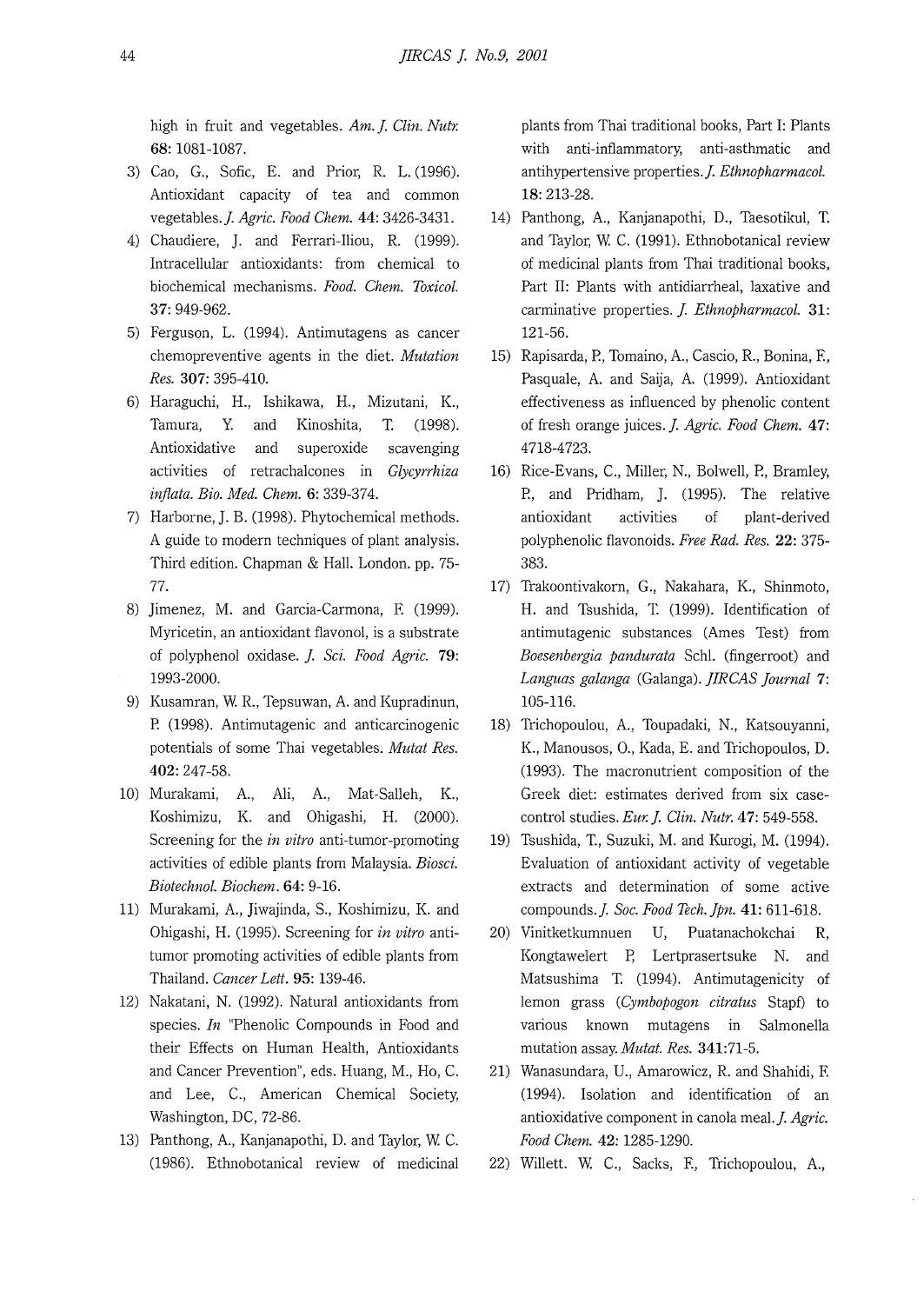Drescher, G., Ferro-Luzzi, A., Helsing, E. and Trichopoulos, D. (1995). Mediterranean diet

 $\hat{\boldsymbol{\tau}}$ 

pyramid: a cultural model for healthy eating. *Am.]. Clin. Nutr.* **61:** 1402S-1406S.